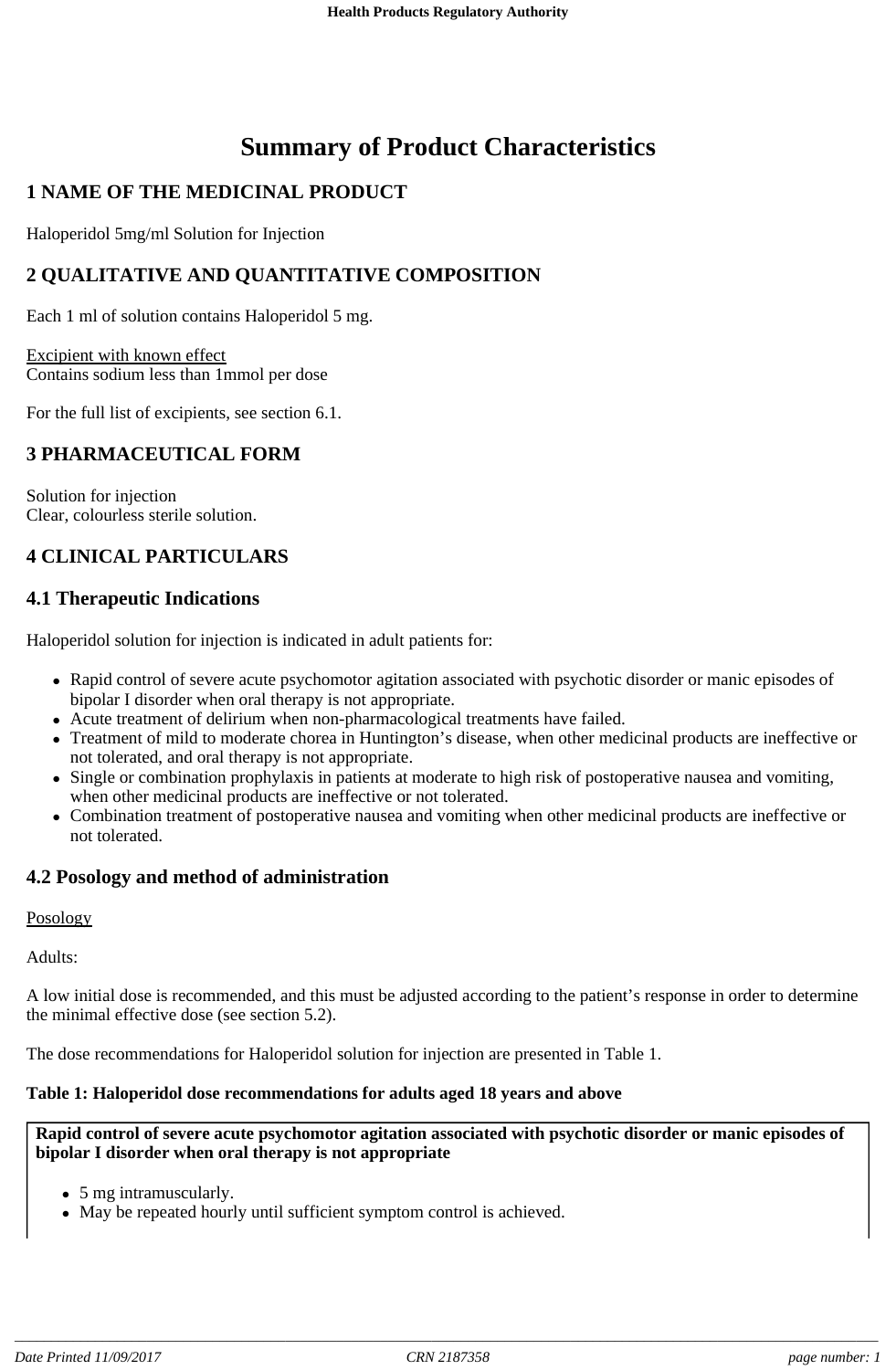- In the majority of patients, doses of up to 15 mg/day are sufficient. The maximum dose is 20 mg/day.
- The continued use of haloperidol should be evaluated early in treatment (see section 4.4). Treatment with haloperidol solution for injection must be discontinued as soon as clinically indicated and, if further treatment is needed, oral haloperidol should be initiated at a 1:1 dose conversion rate followed by dose adjustment according to clinical response.

## **Acute treatment of delirium when non-pharmacological treatments have failed**

- 1 to 10 mg intramuscularly.
- Treatment should be started at the lowest possible dose, and the dose should be adjusted in increments at 2- to 4-hour intervals if agitation continues, up to a maximum of 10 mg/day.

## **Treatment of mild to moderate chorea in Huntington's disease, when other medicinal products are ineffective or not tolerated, and oral therapy is not appropriate.**

- 2 to 5 mg intramuscularly.
- May be repeated hourly until sufficient symptom control is achieved or up to a maximum of 10 mg/day.

## **Single or combination prophylaxis in patients at moderate to high risk of postoperative nausea and vomiting, when other medicinal products are ineffective or not tolerated.**

1 to 2 mg intramuscularly, at induction or 30 minutes before the end of anaesthesia.

## **Combination treatment of postoperative nausea and vomiting when other medicinal products are ineffective or not tolerated**

• 1 to 2 mg intramuscularly.

## Treatment withdrawal

Gradual withdrawal of haloperidol is advisable (see section 4.4).

## Special populations

Elderly

The recommended initial haloperidol dose in elderly patients is half the lowest adult dose.

Further doses may be administered and adjusted according to the patient's response. Careful and gradual dose uptitration in elderly patients is recommended.

The maximum dose is 5 mg/day.

Doses above 5 mg/day should only be considered in patients who have tolerated higher doses and after reassessment of the patient's individual benefit-risk profile.

## Renal impairment

The influence of renal impairment on the pharmacokinetics of haloperidol has not been evaluated. No dose adjustment is recommended, but caution is advised when treating patients with renal impairment. However, patients with severe renal impairment may require a lower initial dose, with further doses administered and adjusted according to the patient's response (see section 5.2).

## Hepatic impairment

The influence of hepatic impairment on the pharmacokinetics of haloperidol has not been evaluated. Since haloperidol is extensively metabolised in the liver, it is recommended to halve the initial dose.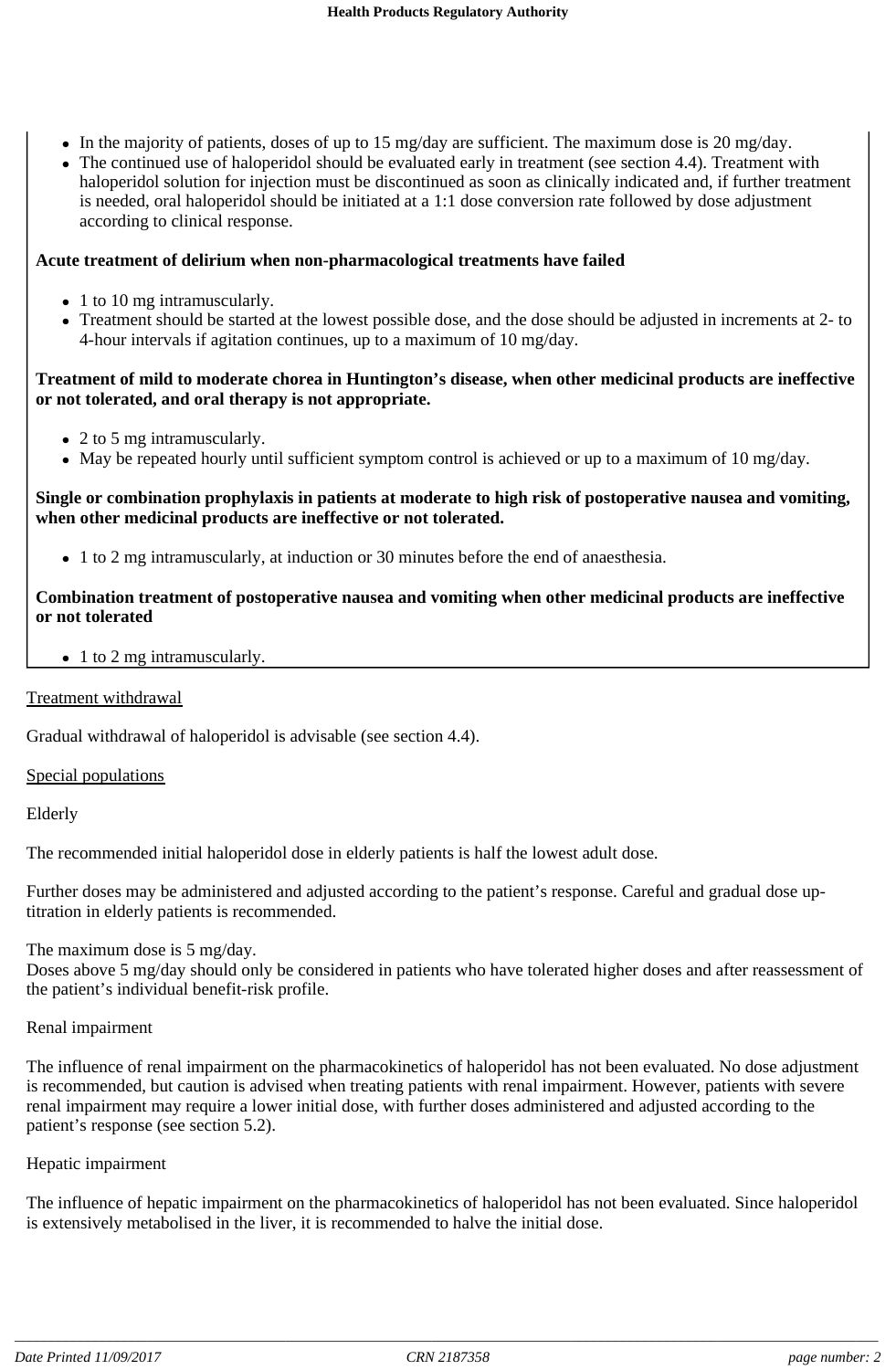Further doses may be administered and adjusted according to the patient's response (see sections 4.4 and 5.2).

Paediatric population

The safety and efficacy of haloperidol solution for injection in children and adolescents below 18 years of age have not been established. No data are available.

## Method of administration

Haloperidol solution for injection is recommended for intramuscular use only (see section 4.4). For instructions on handling haloperidol solution for injection, see section 6.6.

## **4.3 Contraindications**

- Hypersensitivity to the active substance or to any of the excipients listed in section 6.1.
- Comatose state.
- Central nervous system (CNS) depression.
- Parkinson's disease.
- Dementia with Lewy bodies.
- Progressive supranuclear palsy.
- Known QTc interval prolongation or congenital long QT syndrome.
- Recent acute myocardial infarction.
- Uncompensated heart failure.
- History of ventricular arrhythmia or torsades de pointes.
- Uncorrected hypokalaemia.
- Concomitant treatment with medicinal products that prolong the QT interval (see section 4.5).

## **4.4 Special warnings and precautions for use**

## Increased mortality in elderly people with dementia

Rare cases of sudden death have been reported in psychiatric patients receiving antipsychotic drugs, including haloperidol injection (see section 4.8).

Elderly patients with dementia-related psychosis treated with antipsychotic drugs are at an increased risk of death.

Analyses of seventeen placebo-controlled trials (modal duration of 10 weeks), largely in patients taking atypical antipsychotic drugs, revealed a risk of death in drug-treated patients of between 1.6 to 1.7 times the risk of death in placebo-treated patients. Over the course of a typical 10 week controlled study, the rate of death in patients treated with antipsychotics was about 4.5%, compared to a rate of about 2.6% in the placebo group. Although the causes of death were varied, most of the deaths appeared to be either cardiovascular (e.g. heart failure, sudden death) or infectious (e.g. pneumonia) in nature.

Observational studies suggest that, treatment of elderly patients with haloperidol is also associated with increased mortality. This association may be stronger for haloperidol than for atypical antipsychotic medicinal products, is most pronounced in the first 30 days after the start of treatment, and persists for at least 6 months. The extent to which this association is attributable to the medicinal product, as opposed to being confounded by patient characteristics, has not yet been elucidated.

Haloperidol solution for injection is not indicated for the treatment of dementia-related behavioural disturbances.

## *Cardiovascular effects*

QTc prolongation and/or ventricular arrhythmias, in addition to sudden death, have been reported with haloperidol (see sections 4.3 and 4.8). The risk of these events appears to increase with high doses, high plasma concentrations, in predisposed patients or with parenteral use, particularly intravenous administration.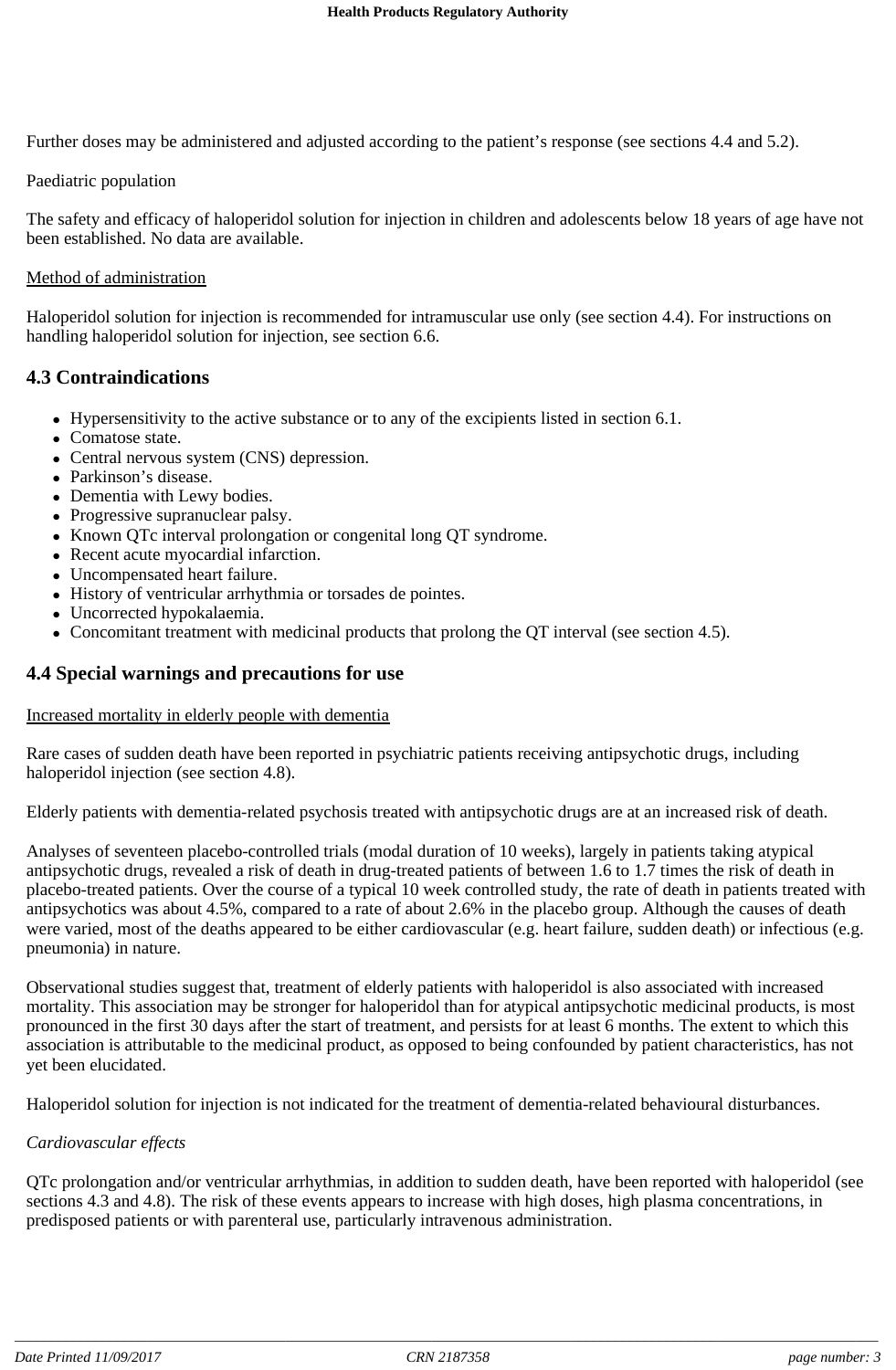Haloperidol solution for injection is recommended for intramuscular administration only. However, if administered intravenously, continuous ECG monitoring must be performed for QTc interval prolongation and for ventricular arrhythmias.

Caution is advised in patients with bradycardia, cardiac disease, family history of QTc prolongation or history of heavy alcohol exposure. Caution is also required in patients with potentially high plasma concentrations (see section 4.4, Poor metabolisers of CYP2D6).

A baseline ECG is recommended before intramuscular dosing. During therapy, the need for ECG monitoring for QTc interval prolongation and for ventricular arrhythmias must be assessed in all patients, but continuous ECG monitoring is recommended for repeated intramuscular doses. ECG monitoring is recommended up to 6 hours after administration of haloperidol solution for injection to patients for prophylaxis or treatment of postoperative nausea and vomiting.

Whilst on therapy, it is recommended to reduce the dose if QTc is prolonged, but haloperidol must be discontinued if the QTc exceeds 500 ms.

Electrolyte disturbances such as hypokalaemia and hypomagnesaemia increase the risk for ventricular arrhythmias and must be corrected before treatment with haloperidol is started. Therefore, baseline and periodic electrolyte monitoring is recommended.

Tachycardia and hypotension (including orthostatic hypotension) have also been reported (see section 4.8). Caution is recommended when haloperidol is administered to patients manifesting hypotension or orthostatic hypotension.

#### Cerebrovascular events:

In randomised, placebo-controlled clinical studies in the dementia population, there was an approximately 3-fold increased risk of cerebrovascular adverse events with some atypical antipsychotics. Observational studies comparing the stroke rate in elderly patients exposed to any antipsychotic to the stroke rate in those not exposed to such medicinal products found an increased stroke rate among exposed patients. This increase may be higher with all butyrophenones, including haloperidol. The mechanism for this increased risk is not known. An increased risk cannot be excluded for other patient populations. Haloperidol must be used with caution in patients with risk factors for stroke.

#### Neuroleptic malignant syndrome:

Haloperidol has been associated with neuroleptic malignant syndrome: a rare idiosyncratic response characterized by hyperthermia, generalised muscle rigidity, autonomic instability, altered consciousness and increased serum creatine phosphokinase levels. Hyperthermia is often an early sign of this syndrome. Antipsychotic treatment must be withdrawn immediately and appropriate supportive therapy and careful monitoring instituted.

#### Tardive dyskinesia:

Tardive dyskinesia may appear in some patients on long-term therapy or after discontinuation of the medicinal product. The syndrome is mainly characterized by rhythmic involuntary movements of the tongue, face, mouth or jaw. The manifestations may be permanent in some patients. The syndrome may be masked when treatment is reinstituted, when the dose is increased or when a switch is made to a different antipsychotic. If signs and symptoms of tardive dyskinesia appear, the discontinuation of all antipsychotics, including haloperidol, must be considered.

#### Extrapyramidal symptoms:

Extrapyramidal symptoms may occur (e.g. tremor, rigidity, hypersalivation, bradykinesia, akathisia, acute dystonia). The use of haloperidol has been associated with the development of akathisia, characterised by a subjectively unpleasant or distressing restlessness and need to move, often accompanied by an inability to sit or stand still. This is most likely to occur within the first few weeks of treatment. In patients who develop these symptoms, increasing the dose may be detrimental.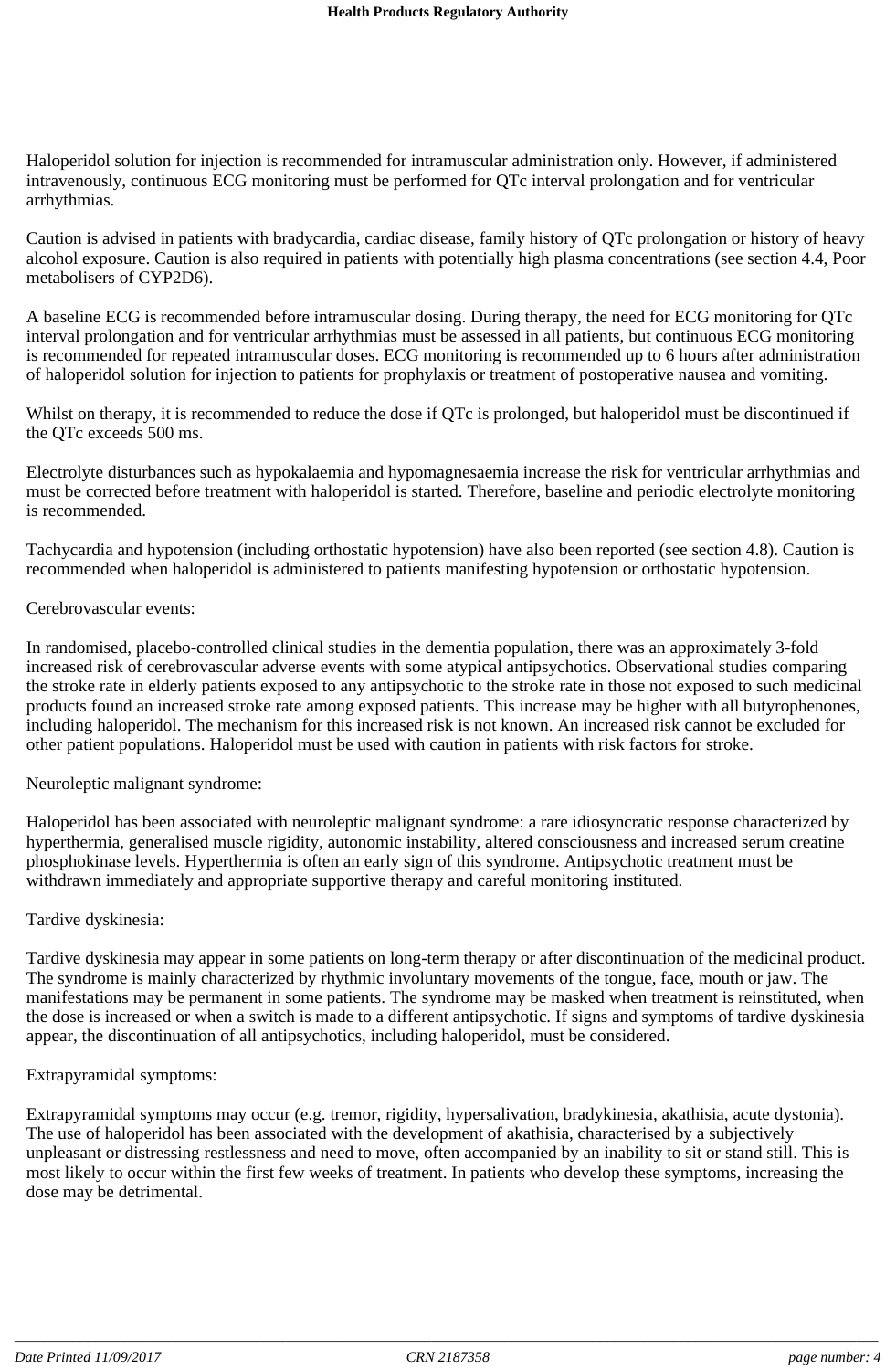Acute dystonia may occur during the first few days of treatment with haloperidol, but later onset as well as onset after dose increases has been reported. Dystonic symptoms can include, but are not limited to, torticollis, facial grimacing, trismus, tongue protrusion, and abnormal eye movements, including oculogyric crisis. Males and younger age groups are at higher risk of experiencing such reactions. Acute dystonia may necessitate stopping the medicinal product.

Antiparkinson medicinal products of the anticholinergic type may be prescribed as required to manage extrapyramidal symptoms, but it is recommended that they are not prescribed routinely as a preventive measure. If concomitant treatment with an antiparkinson medicinal product is required, it may have to be continued after stopping haloperidol if its excretion is faster than that of haloperidol in order to avoid the development or aggravation of extrapyramidal symptoms. The possible increase in intraocular pressure must be considered when anticholinergic medicinal products, including antiparkinson medicinal products, are administered concomitantly with haloperidol.

#### Seizures/Convulsions:

It has been reported that seizures can be triggered by Haloperidol. Caution is advised in patients suffering from epilepsy and in conditions predisposing to seizures (e.g., alcohol withdrawal and brain damage).

#### Hepatobiliary concerns:

As Haloperidol is metabolised by the liver, half the initial dose and caution is advised in patients with hepatic impairment (see sections 4.2 and 5.2). Isolated cases of liver function abnormalities or hepatitis, most often cholestatic, have been reported (see section 4.8).

#### Endocrine system concerns:

Thyroxin may facilitate Haloperidol toxicity. Antipsychotic therapy in patients with hyperthyroidism must be used only with caution and must always be accompanied by therapy to achieve a euthyroid state.

Hormonal effects of antipsychotics include hyperprolactinaemia, which may cause galactorrhoea, gynaecomastia and oligomenorrhea or amenorrhoea (see section 4.8). Tissue culture studies suggest that cell growth in human breast tumours may be stimulated by prolactin. Although no clear association with the administration of antipsychotics and human breast tumours has been demonstrated in clinical and epidemiological studies, caution is recommended in patients with relevant medical history. Haloperidol must be used with caution in patients with pre-existing hyperprolactinaemia and in patients with possible prolactin-dependent tumours (see section 5.3).

Hypoglycaemia and syndrome of inappropriate antidiuretic hormone secretion have been reported with haloperidol (see section 4.8).

#### *Venous thromboembolism*

Cases of venous thromboembolism (VTE) have been reported with antipsychotics. Since patients treated with antipsychotics often present with acquired risk factors for VTE, all possible risk factors for VTE should be identified before and during treatment with Haloperidol and preventive measures undertaken.

Treatment response and withdrawal:

In schizophrenia, the response to antipsychotic treatment may be delayed.

If antipsychotics are withdrawn, recurrence of symptoms related to the underlying condition may not become apparent for several weeks or months.

There have been very rare reports of acute withdrawal symptoms (including nausea, vomiting and insomnia) after abrupt withdrawal of high doses of antipsychotics. Gradual withdrawal is advisable as a precautionary measure.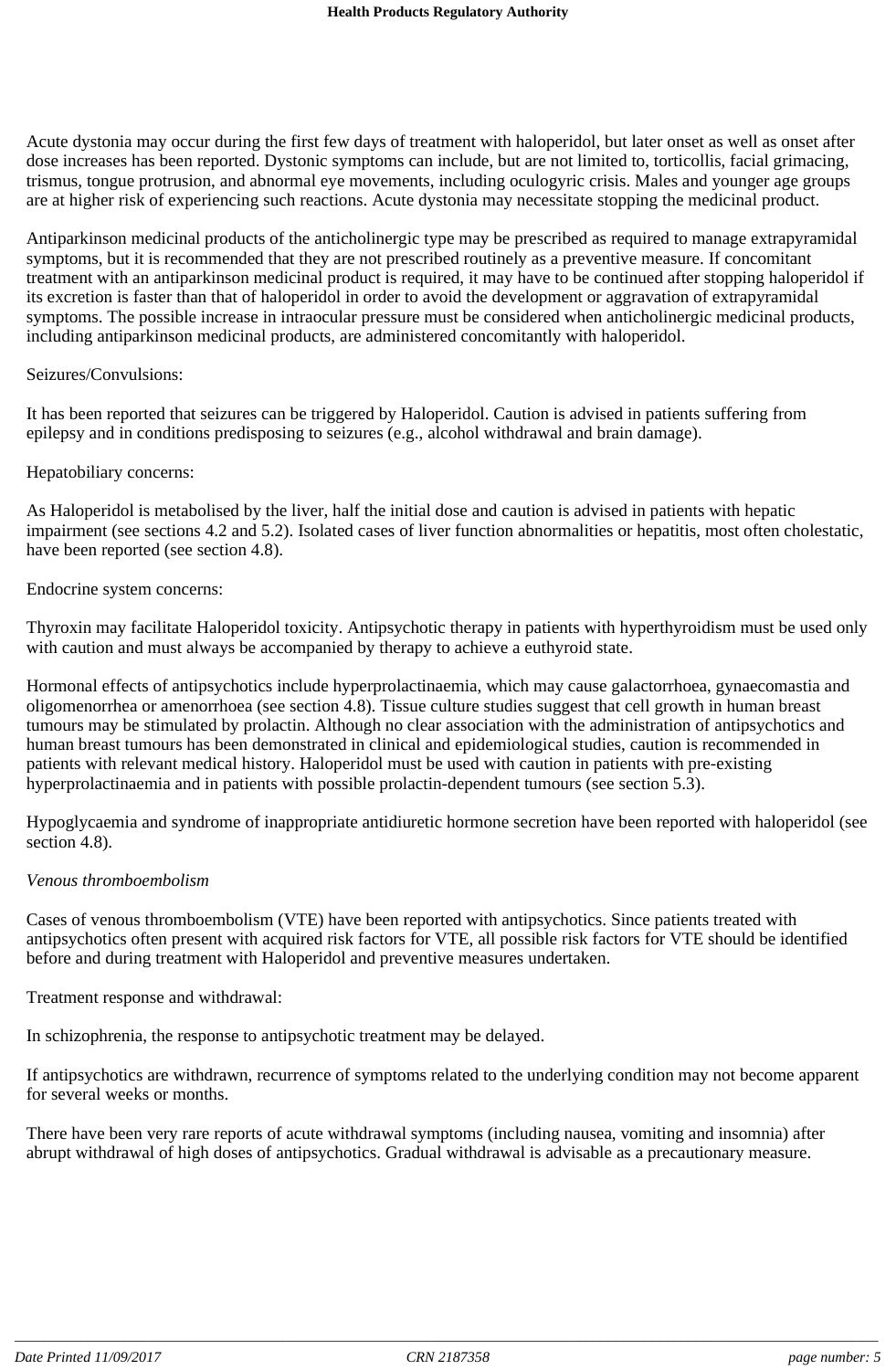Patients with depression:

It is recommended that haloperidol is not used alone in patients in whom depression is predominant. It may be combined with antidepressants to treat those conditions in which depression and psychosis coexist (see section 4.5).

Switch from mania to depression:

There is a risk in the treatment of manic episodes of bipolar disorder for patients to switch from mania to depression. Monitoring of patients for the switch to a depressive episode with the accompanying risks such as suicidal behaviour is important in order to intervene when such switches occur.

Poor metabolisers of CYP2D6:

Haloperidol should be used with caution in patients who are known poor metabolisers of cytochrome P450 (CYP) 2D6 and who are coadministered a CYP3A4 inhibitor.

## **4.5 Interaction with other medicinal products and other forms of interaction**

Interaction studies have only been performed in adults.

#### Cardiovascular effects

Haloperidol injection is contraindicated in combination with medicinal products known to prolong the QTc interval (see section 4.3). Examples include:

- Class IA antiarrhythmics (e.g. disopyramide, quinidine).
- Class III antiarrhythmics (e.g. amiodarone, dofetilide, dronedarone, ibutilide, sotalol).
- Certain antidepressants (e.g. citalopram, escitalopram).
- Certain antibiotics (e.g. azithromycin, clarithromycin, erythromycin, levofloxacin, moxifloxacin, telithromycin).
- Other antipsychotics (e.g. phenothiazine derivatives, sertindole, pimozide, ziprasidone)
- Certain antifungals (e.g. pentamidine).
- Certain antimalarials (e.g. halofantrine).
- Certain gastrointestinal medicinal products (e.g. dolasetron).
- Certain medicinal products used in cancer (e.g. toremifene, vandetanib).
- Certain other medicinal products (e.g. bepridil, methadone).

This list is not exhaustive.

Caution is advised when haloperidol is used in combination with medicinal products known to cause electrolyte imbalance (see section 4.4).

## Medicinal products that may increase haloperidol plasma concentrations

Haloperidol is metabolised by several routes (see section 5.2). The major pathways are glucuronidation and ketone reduction. The cytochrome P450 enzyme system is also involved, particularly CYP3A4 and, to a lesser extent, CYP2D6. Inhibition of these routes of metabolism by another medicinal product or a decrease in CYP2D6 enzyme activity may result in increased haloperidol concentrations. The effect of CYP3A4 inhibition and of decreased CYP2D6 enzyme activity may be additive (see section 5.2). Based on limited and sometimes conflicting information, the potential increase in haloperidol plasma concentrations when a CYP3A4 and/or CYP2D6 inhibitor is coadministered may range between 20 to 40%, although in some cases, increases of up to 100% have been reported. Examples of medicinal products that may increase haloperidol plasma concentrations (based on clinical experience or drug interaction mechanism) include:

- CYP3A4 inhibitors alprazolam, fluvoxamine, indinavir, itraconazole, ketoconazole, nefazodone, posaconazole, saquinavir, verapamil, voriconazole.
- CYP2D6 inhibitors bupropion, chlorpromazine, duloxetine, paroxetine, promethazine, sertraline, venlafaxine.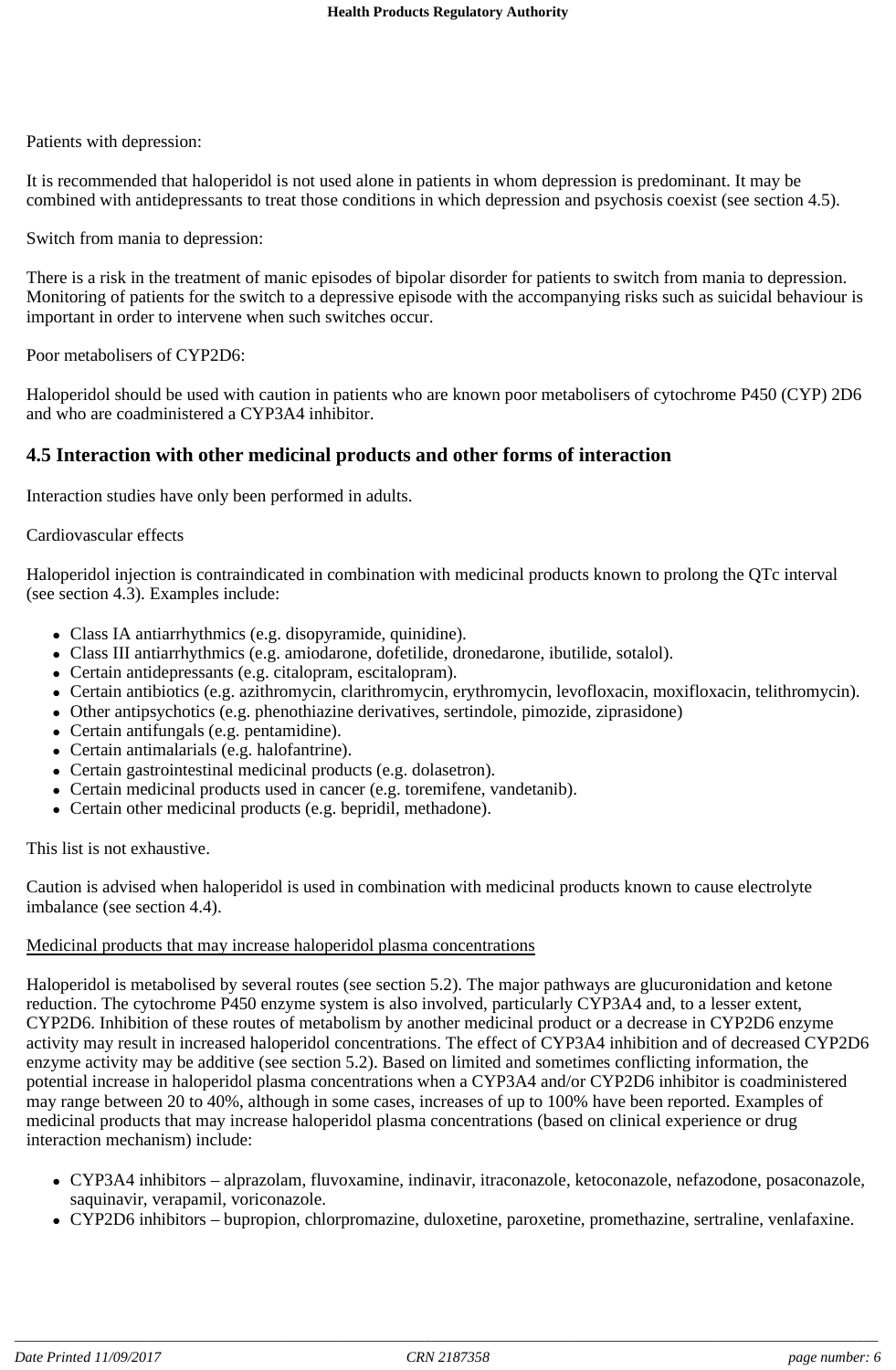- Combined CYP3A4 and CYP2D6 inhibitors: fluoxetine, ritonavir.
- Uncertain mechanism buspirone.

## This list is not exhaustive.

Increased haloperidol plasma concentrations may result in an increased risk of adverse events, including QTcprolongation (see section 4.4). Increases in QTc have been observed when haloperidol was given with a combination of the metabolic inhibitors ketoconazole (400 mg/day) and paroxetine (20 mg/day).

It is recommended that patients who take haloperidol concomitantly with such medicinal products be monitored for signs or symptoms of increased or prolonged pharmacologic effects of haloperidol, and the haloperidol dose be decreased as deemed necessary.

## Medicinal products that may decrease haloperidol plasma concentrations

Coadministration of haloperidol with potent enzyme inducers of CYP3A4 may gradually decrease the plasma concentrations of haloperidol to such an extent that efficacy may be reduced. Examples include:

Carbamazepine, phenobarbital, phenytoin, rifampicin, St John's Wort (Hypericum, perforatum).

## This list is not exhaustive.

Enzyme induction may be observed after a few days of treatment. Maximal enzyme induction is generally seen in about 2 weeks and may then be sustained for the same period of time after the cessation of therapy with the medicinal product. During combination treatment with inducers of CYP3A4, it is recommended that patients be monitored and the haloperidol dose increased as deemed necessary. After withdrawal of the CYP3A4 inducer, the concentration of haloperidol may gradually increase and therefore it may be necessary to reduce the haloperidol dose.

Sodium valproate is known to inhibit glucuronidation, but does not affect haloperidol plasma concentrations.

## Effect of Haloperidol on Other medicinal products:

Haloperidol can increase the CNS depression produced by alcohol or CNS-depressant medicinal products, including hypnotics, sedatives or strong analgesics. An enhanced CNS effect, when combined with methyldopa, has also been reported.

Haloperidol may antagonise the action of adrenaline and other sympathomimetic medicinal products (e.g. stimulants like amphetamines) and reverse the blood pressure-lowering effects of adrenergic-blocking medicinal products such as guanethidine.

Haloperidol may antagonise the effect of levodopa and other dopamine agonists.

Haloperidol is an inhibitor of CYP2D6. Haloperidol inhibits the metabolism of tricyclic antidepressants (e.g. imipramine, desipramine), thereby increasing plasma concentrations of these medicinal products.

## Other forms of Interaction:

In rare cases the following symptoms were reported during the concomitant use of lithium and haloperidol: encephalopathy, extrapyramidal symptoms, tardive dyskinesia, neuroleptic malignant syndrome, acute brain syndrome and coma. Most of these symptoms were reversible. It remains unclear whether this represents a distinct clinical entity.

Nonetheless, it is advised that in patients who are treated concomitantly with lithium and Haloperidol, therapy must be stopped immediately if such symptoms occur.

Antagonism of the effect of the anticoagulant phenindione has been reported.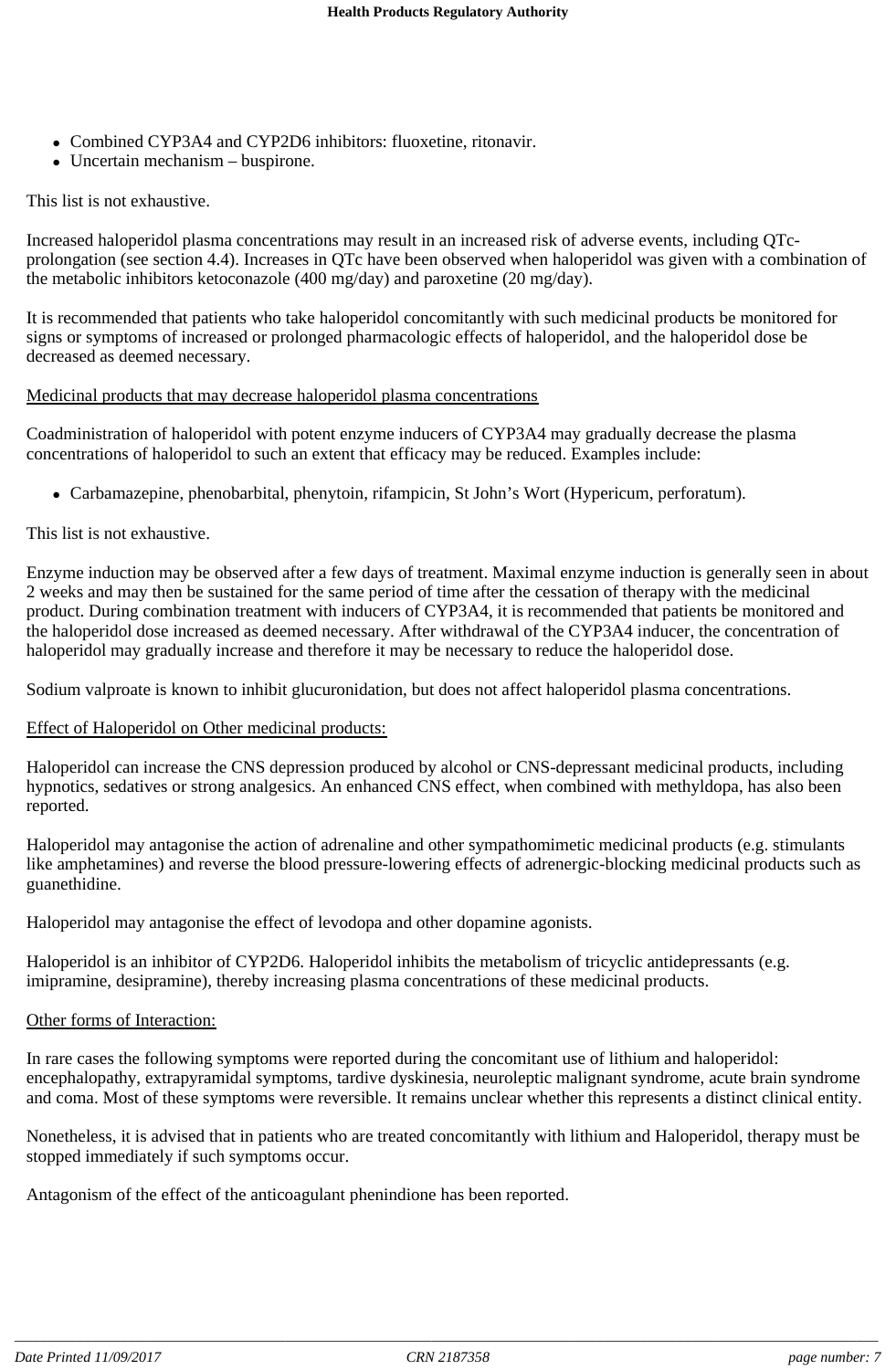## **4.6 Fertility, pregnancy and lactation**

## **Pregnancy**

A moderate amount of data on pregnant women (more than 400 pregnancy outcomes) indicate no malformative or foeto/ neonatal toxicity of haloperidol. However, there have been isolated case reports of birth defects following foetal exposure to haloperidol, mostly in combination with other medicinal products. Animal studies have shown reproductive toxicity (see section 5.3). As a precautionary measure, it is preferable to avoid the use of haloperidol during pregnancy.

Newborn infants exposed to antipsychotics (including haloperidol) during the third trimester of pregnancy are at risk of adverse reactions including extrapyramidal and/or withdrawal symptoms that may vary in severity and duration following delivery. There have been reports of agitation, hypertonia, hypotonia, tremor, somnolence, respiratory distress, or feeding disorder. Consequently, it is recommended that newborn infants be monitored carefully.

## Breast-feeding

Haloperidol is excreted in human milk. Small amounts of haloperidol have been detected in plasma and urine of breastfed newborns of mothers treated with haloperidol. There is insufficient information on the effects of haloperidol in breast-fed infants. A decision must be made whether to discontinue breastfeeding or to discontinue haloperidol therapy taking into account the benefit of breastfeeding for the child and the benefit of therapy for the woman.

## **Fertility**

Haloperidol elevates prolactin level. Hyperprolactinaemia may suppress hypothalamic GnRH, resulting in reduced pituitary gonadotropin secretion. This may inhibit reproductive function by impairing gonadal steroidogenesis in both female and male patients (see section 4.4).

## **4.7 Effects on ability to drive and use machines**

Haloperidol has a moderate influence on the ability to drive and use machines. Some degree of sedation or impairment of alertness may occur, particularly with higher doses and at the start of treatment and may be potentiated by alcohol. It is recommended that patients be advised not to drive or operate machines during treatment, until their susceptibility is known.

## **4.8 Undesirable effects**

The safety of haloperidol was evaluated in 284 haloperidol-treated patients who participated in 3 placebo-controlled clinical studies and in 1295 haloperidol-treated patients who participated in 16 double-blind active comparatorcontrolled clinical studies.

Based on pooled safety data from these clinical studies, the most commonly reported adverse reactions were: extrapyramidal disorder (34%), insomnia (19%), agitation (15%), hyperkinesia (13%), headache (12%), psychotic disorder (9%), depression (8%), weight increased (8%), tremor (8%), hypertonia (7%), orthostatic hypotension (7%), dystonia (6%) and somnolence (5%).

In addition, the safety of haloperidol decanoate was evaluated in 410 patients who participated in 3 comparator studies (1 comparing haloperidol decanoate versus fluphenazine and 2 comparing the decanoate formulation to oral haloperidol), 9 open label studies and 1 dose response study.

Table 2 lists adverse reactions as follows:

- Reported in clinical studies with haloperidol.
- Reported in clinical studies with haloperidol decanoate and relate to the active moiety.
- From post-marketing experience with haloperidol and haloperidol decanoate.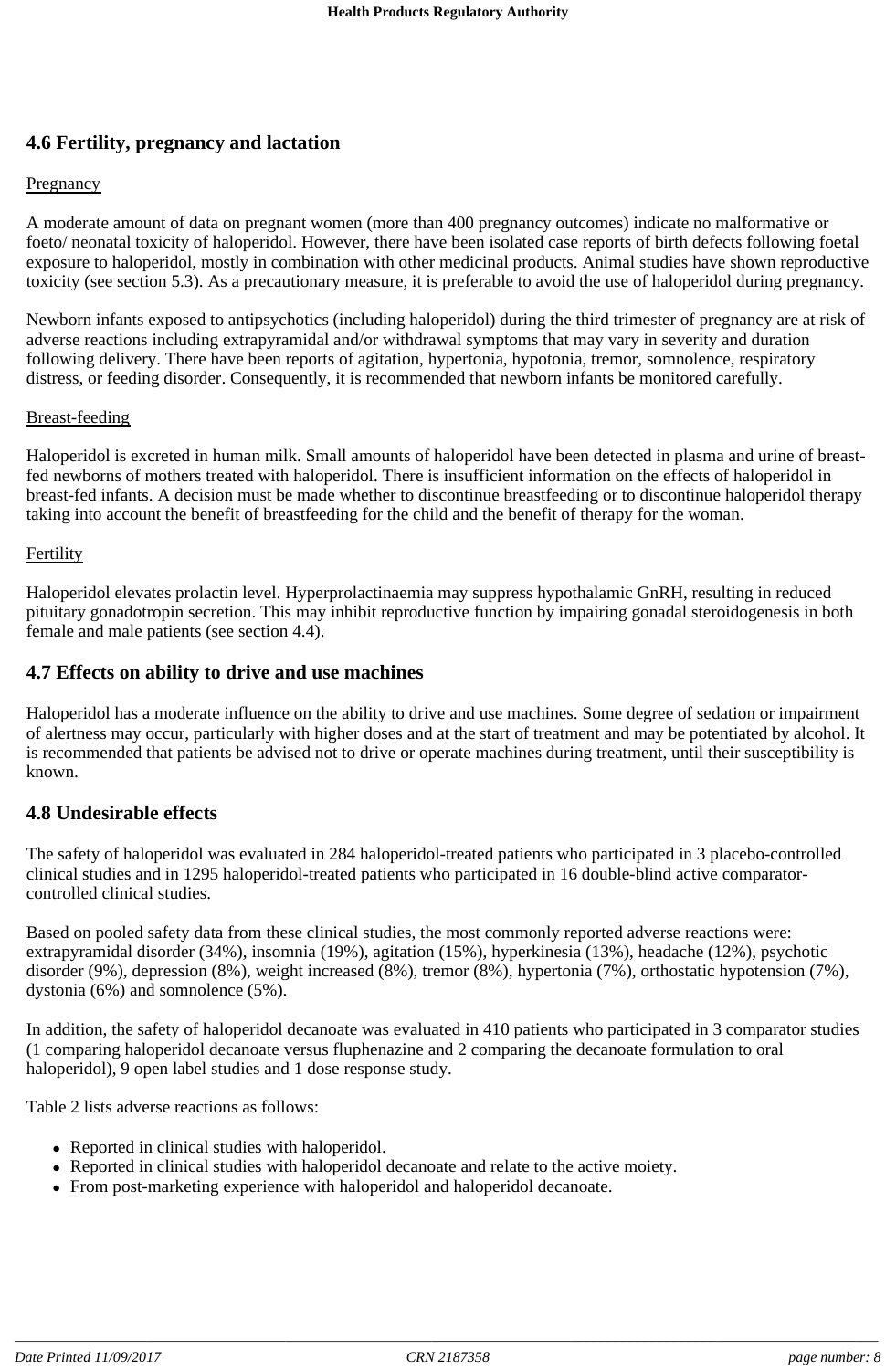Adverse reaction frequencies are based on (or estimated from) clinical trials or epidemiology studies with haloperidol, and classified using the following convention:

| Very common | >1/10                                        |
|-------------|----------------------------------------------|
| Common      | $>1/100$ to $<1/10$                          |
| Uncommon    | $\geq$ 1/1,000 to <1/100                     |
| Rare        | $\geq$ 1/10,000 to <1/1,000                  |
| Very rare   | <1/10,000                                    |
| Not known   | cannot be estimated from the available data. |

The adverse reactions are presented by System Organ Class and in order of decreasing seriousness within each frequency category.

### **Table 2: Adverse reactions**

| <b>System Organ Class</b>               | <b>Adverse Reactions</b>                                 |                                                                                                                                                                |                                                                                     |                                                                        |                                                                                                     |  |
|-----------------------------------------|----------------------------------------------------------|----------------------------------------------------------------------------------------------------------------------------------------------------------------|-------------------------------------------------------------------------------------|------------------------------------------------------------------------|-----------------------------------------------------------------------------------------------------|--|
|                                         | Frequency                                                |                                                                                                                                                                |                                                                                     |                                                                        |                                                                                                     |  |
|                                         | Very Common                                              | Common                                                                                                                                                         | Uncommon                                                                            | Rare                                                                   | Not Known                                                                                           |  |
| Blood and lymphatic<br>system disorders |                                                          |                                                                                                                                                                | Leukopenia                                                                          |                                                                        | Agranulocytosis;<br>Neutropenia;<br>Pancytopenia;<br>Thrombocytopenia                               |  |
| Immune system<br>disorders              |                                                          |                                                                                                                                                                | Hypersensitivity                                                                    |                                                                        | Anaphylactic<br>reaction                                                                            |  |
| <b>Endocrine</b> disorders              |                                                          |                                                                                                                                                                |                                                                                     | Hyperprolactinaemia                                                    | Inappropriate<br>antidiuretic<br>hormone secretion                                                  |  |
| Metabolic and<br>nutritional disorders  |                                                          |                                                                                                                                                                |                                                                                     |                                                                        | Hypoglycaemia                                                                                       |  |
| Psychiatric disorders                   | Agitation;<br>Insomnia                                   | Depression;<br>Psychotic<br>disorder                                                                                                                           | Confusional<br>state; Libido<br>Decreased; Loss<br>of libido;<br>Restlessness       |                                                                        |                                                                                                     |  |
| Nervous system<br>disorders             | Extrapyramidal<br>disorder;<br>Hyperkinesia;<br>Headache | Tardive<br>dyskinesia;<br>Dystonia;<br>Dyskinesia;<br>Akathisia;<br>Bradykinesia;<br>Hypokinesia;<br>Hypertonia;<br>Somnolence;<br>Tremor;<br><b>Dizziness</b> | Convulsion;<br>Parkinsonism;<br>Muscle<br>Contractions<br>Involuntary;<br>Sedation; | Neuroleptic malignant<br>syndrome; Motor<br>dysfunction;<br>Nystagmus; | Akinesia; Cogwheel<br>rigidity;<br><b>Masked Facies</b>                                             |  |
| Eye disorders                           |                                                          | Oculogyric<br>Crisis; Visual<br>disturbance;                                                                                                                   | Vision blurred                                                                      |                                                                        |                                                                                                     |  |
| Cardiac disorders                       |                                                          |                                                                                                                                                                | Tachycardia                                                                         |                                                                        | Ventricular<br>Fibrillation; Torsade<br>de pointes;<br>Ventricular<br>Tachycardia;<br>Extrasystoles |  |
| Vascular disorders                      |                                                          | Orthostatic<br>Hypotension;<br>Hypotension                                                                                                                     |                                                                                     |                                                                        |                                                                                                     |  |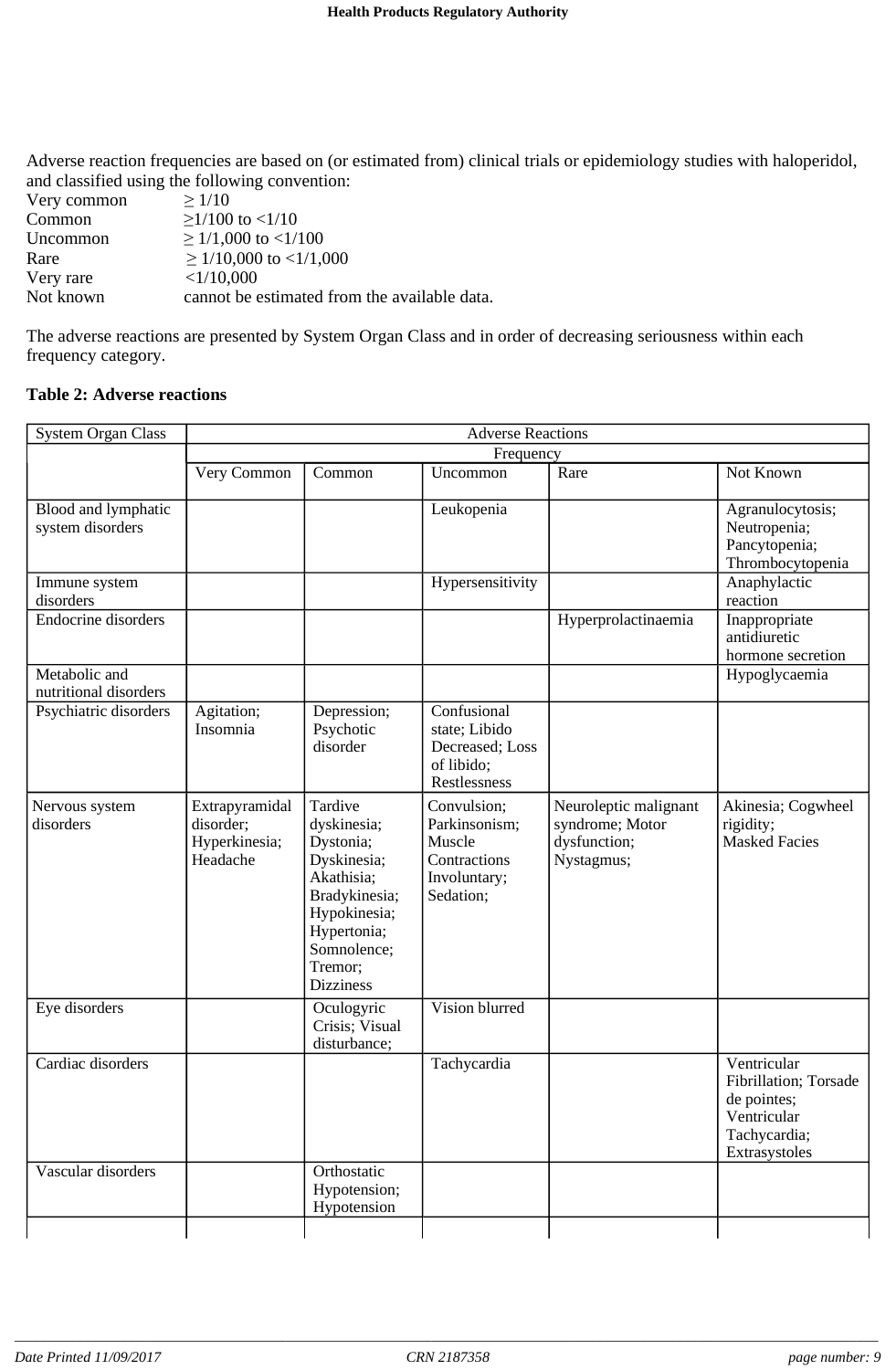| Respiratory, thoracic<br>and mediastinal<br>disorders      |                                                                                   | Dyspnoea                                                                                         | Bronchospasm                                                     | Laryngeal Oedema;<br>Laryngospasm                                           |
|------------------------------------------------------------|-----------------------------------------------------------------------------------|--------------------------------------------------------------------------------------------------|------------------------------------------------------------------|-----------------------------------------------------------------------------|
| Gastrointestinal<br>disorders                              | Constipation;<br>Dry mouth;<br>Salivary<br>hypersecretion;<br>Nausea;<br>Vomiting |                                                                                                  |                                                                  |                                                                             |
| Hepatobiliary<br>disorders                                 | Liver function<br>test abnormal                                                   | Hepatitis;<br>Jaundice                                                                           |                                                                  | Acute Hepatic<br>Failure; Cholestasis                                       |
| Skin and<br>subcutaneous<br>tissue<br>disorders            | Rash                                                                              | Photosensitivity<br>Reaction;<br>Urticaria;<br>Pruritus;<br>Hyperhidrosis                        |                                                                  | Angioedema;<br>Leukocytoclastic<br>Vasculitis;<br>Dermatitis<br>Exfoliative |
| Musculoskeletal and<br>connective tissue<br>disorders      |                                                                                   | Torticollis;<br>Muscle rigidity;<br>Muscle Spasms;<br>Musculoskeletal<br>stiffness               | Trismus; Muscle<br>Twitching                                     | Rhabdomyolysis                                                              |
| Renal and urinary<br>disorders                             | Urinary<br>retention                                                              |                                                                                                  |                                                                  |                                                                             |
| Pregnancy,<br>puerperium and<br>perinatal conditions       |                                                                                   |                                                                                                  |                                                                  | Drug withdrawal<br>syndrome neonatal<br>(see 4.6)                           |
| Reproductive system<br>and breast disorders                | Erectile<br>dysfunction                                                           | Amenorrhoea;<br>Dysmenorrhoea;<br>Galactorrhoea;<br><b>Breast</b><br>Discomfort;<br>Breast Pain; | Menorrhagia;<br>Menstrual Disorder;<br><b>Sexual Dysfunction</b> | Priapism<br>Gynaecomastia,                                                  |
| General disorders and<br>administration site<br>conditions |                                                                                   | Gait<br>disturbance;<br>Hyperthermia;<br>Oedema                                                  |                                                                  | <b>Sudden Death; Face</b><br>Oedema;<br>Hypothermia                         |
| Investigations                                             | Weight<br>increased;<br>Weight<br>decreased                                       |                                                                                                  | Electrocardiogram QT<br>prolonged                                |                                                                             |

Electrocardiogram QT prolonged, ventricular arrhythmias (ventricular fibrillation, ventricular tachycardia), torsade de pointes and sudden death have been reported with haloperidol.

## Class effects of antipsychotics

Cardiac arrest has been reported with antipsychotics.

Cases of venous thromboembolism, including cases of pulmonary embolism and cases of deep vein thrombosis, have been reported with antipsychotics. The frequency is unknown.

## Reporting of suspected adverse reactions

Reporting suspected adverse reactions after authorisation of the medicinal product is important. It allows continued monitoring of the benefit/risk balance of the medicinal product. Healthcare professionals are asked to report any suspected adverse reactions via HPRA Pharmacovigilance, Earlsfort Terrace, IRL - Dublin 2;Tel: +353 1 6764971; Fax: +353 1 6762517;Website: www.hpra.ie; E-mail: medsafety@hpra.ie.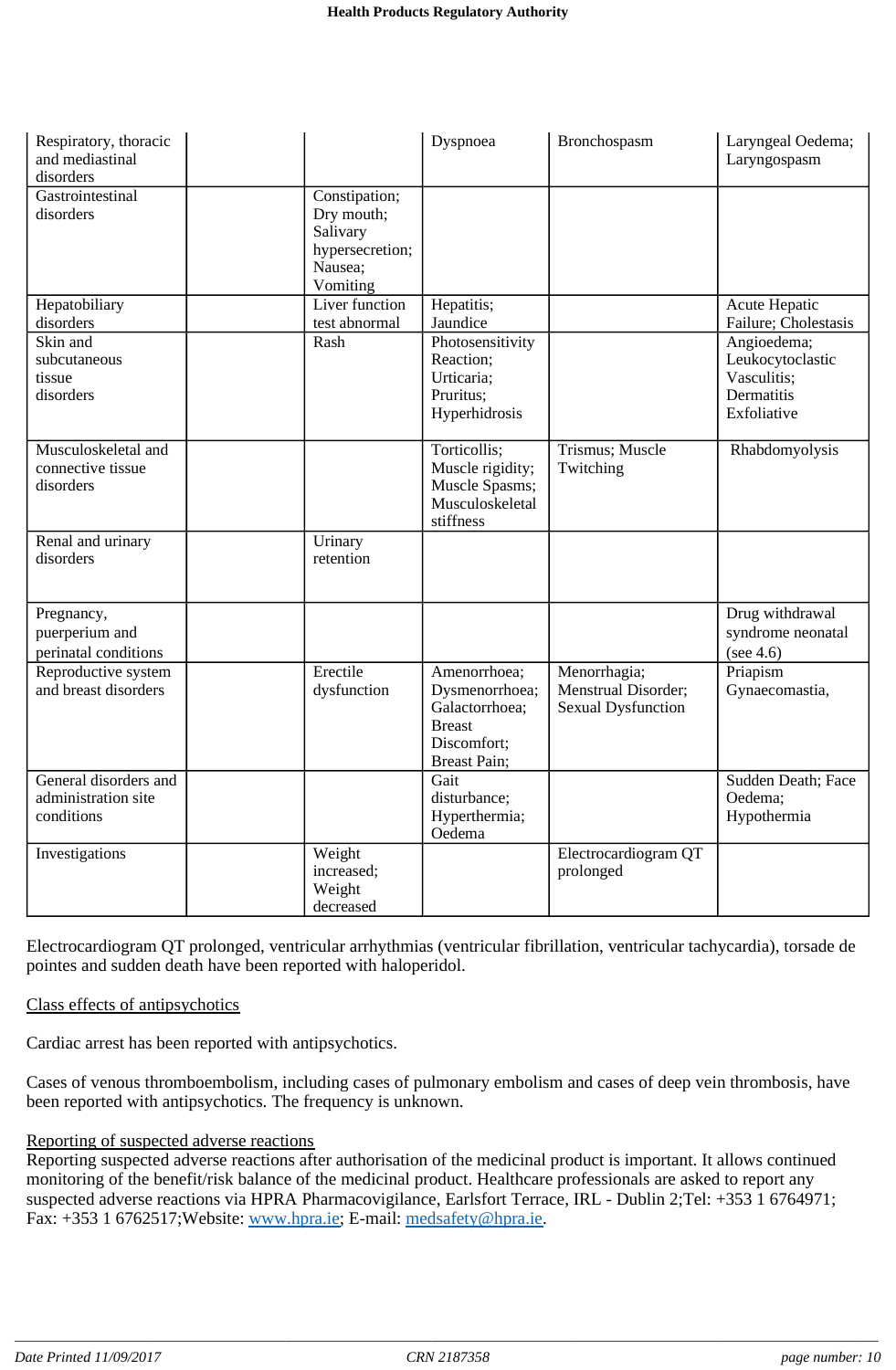## **4.9 Overdose**

## Symptoms and signs:

The manifestations of haloperidol overdose are an exaggeration of the known pharmacological effects and adverse reactions. The most prominent symptoms are severe extrapyramidal reactions, hypotension and sedation. An extrapyramidal reaction is manifest by muscular rigidity and a generalised or localised tremor. Hypertension rather than hypotension is also possible.

In extreme cases, the patient would appear comatose with respiratory depression and hypotension that could be severe enough to produce a shock-like state. The risk of ventricular arrhythmias, possibly associated with QTc prolongation, must be considered.

## Management:

There is no specific antidote to haloperidol. Treatment is supportive. Dialysis is not recommended in the treatment of overdose because it removes only very small amounts of haloperidol (see section 5.2).

For comatose patients, a patent airway must be established by use of an oropharyngeal airway or endotracheal tube. Respiratory depression may necessitate artificial respiration.

It is recommended that ECG and vital signs be monitored, and that monitoring continues until the ECG is normal. Treatment of severe arrhythmias with appropriate anti-arrhythmic measures is recommended.

Hypotension and circulatory collapse may be counteracted by use of intravenous fluids, plasma or concentrated albumin and vasopressor agents, such as dopamine or noradrenaline. Adrenaline must not be used because it might cause profound hypotension in the presence of haloperidol.

In cases of severe extrapyramidal reactions, parenteral administration of an antiparkinson medicinal product is recommended.

## **5 PHARMACOLOGICAL PROPERTIES**

## **5.1 Pharmacodynamic properties**

Pharmacotherapeutic group: psycholeptics; antipsychotics; Butyrophenone Derivatives

ATC Code: N05A D01

## Mechanism of action

Haloperidol is an antipsychotic belonging to the butyrophenones group. It is a potent central dopamine type 2 receptor antagonist, and at recommended doses, has low alpha-1 antiadrenergic activity and no antihistaminergic or anticholinergic activity.

## Pharmacodynamic effects

Haloperidol suppresses delusions and hallucinations as a direct consequence of blocking dopaminergic signalling in the mesolimbic pathway. The central dopamine blocking effect has activity on the basal ganglia (nigrostriatal bundles). Haloperidol causes efficient psychomotor sedation, which explains the favourable effect on mania and other agitation syndromes.

The activity on the basal ganglia probably underlies the undesirable extrapyramidal motor effects (dystonia, akathisia and parkinsonism).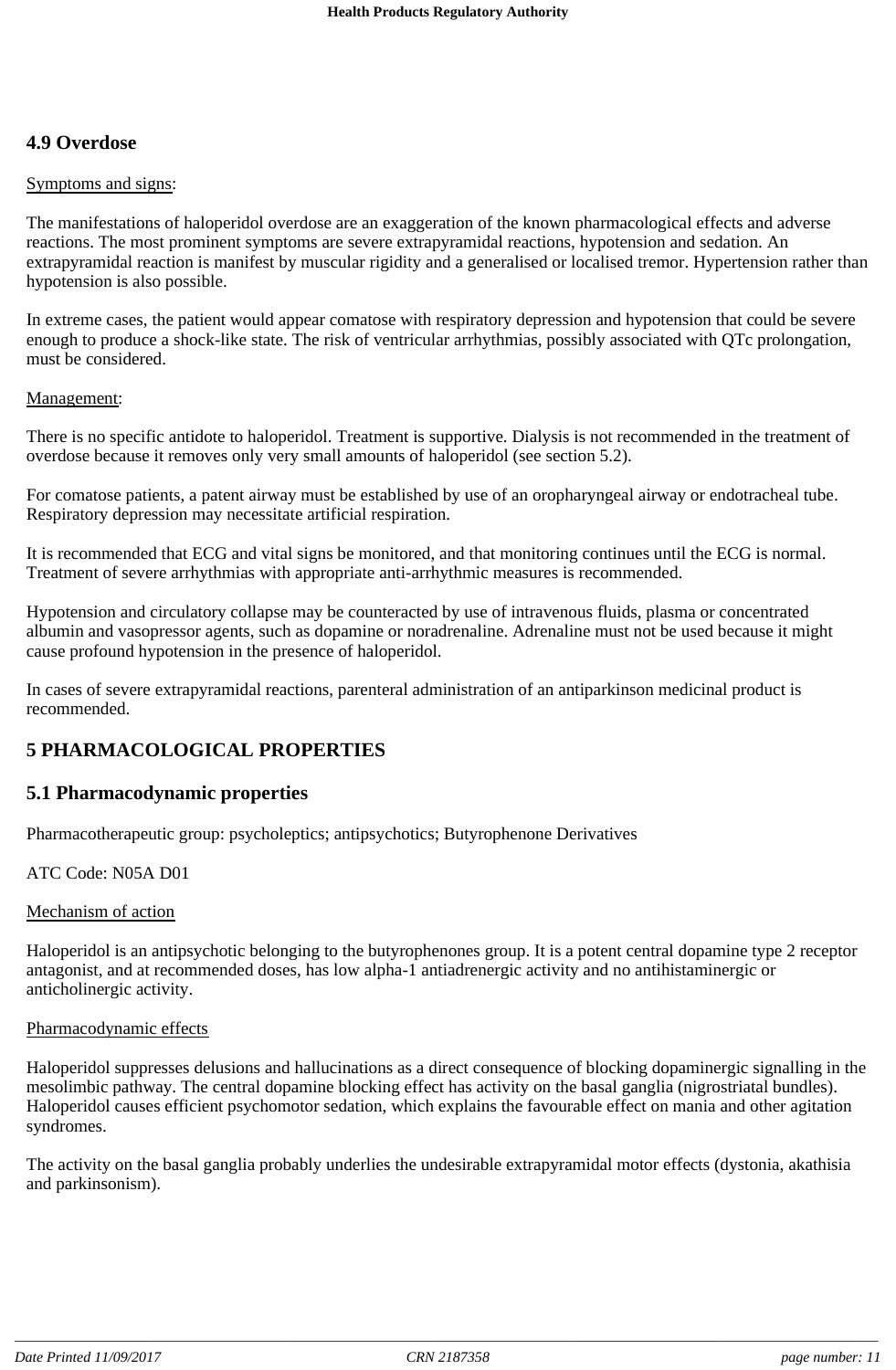The antidopaminergic effects of haloperidol on lactotropes in the anterior pituitary explain hyperprolactinaemia due to inhibition of dopamine-mediated tonic inhibition of prolactin secretion. Additionally, the antidopaminergic effect on the chemoreceptor-trigger zone of the area postrema explains the activity against nausea and vomiting.

## **5.2 Pharmacokinetic properties**

### Absorption

Following intramuscular administration, haloperidol is completely absorbed. Peak plasma concentrations of haloperidol are attained within 20 to 40 minutes.

### **Distribution**

Mean haloperidol plasma protein binding in adults is approximately 88 to 92%. There is a high inter-subject variability for plasma protein binding. Haloperidol is rapidly distributed to various tissues and organs, as indicated by the large volume of distribution (mean values 8 to 21 l/kg after intravenous dosing). Haloperidol crosses the blood-brain barrier easily. It also crosses the placenta and is excreted in breast milk.

#### **Biotransformation**

Haloperidol is extensively metabolised in the liver. The main metabolic pathways of haloperidol in humans include glucuronidation, ketone reduction, oxidative N-dealkylation and formation of pyridinium metabolites. The metabolites of haloperidol are not considered to make a significant contribution to its activity; however, the reduction pathway accounts approximately for 23% of the biotransformation, and back-conversion of the reduced metabolite of haloperidol to haloperidol cannot be fully ruled out. The cytochrome P450 enzymes CYP3A4 and CYP2D6 are involved in haloperidol metabolism. Inhibition or induction of CYP3A4, or inhibition of CYP2D6, may affect haloperidol metabolism. A decrease in CYP2D6 enzyme activity may result in increased haloperidol concentrations.

#### Elimination

The terminal elimination half-life of haloperidol is on average 21 hours (range 13 to 36 hours) after intramuscular administration. Haloperidol apparent clearance after extravascular administration ranges from 0.9 to 1.5 l/h/kg and is reduced in poor metabolisers of CYP2D6. Reduced CYP2D6 enzyme activity may result in increased concentrations of haloperidol. The inter-subject variability (coefficient of variation, %) in haloperidol clearance was estimated to be 44% in a population pharmacokinetic analysis in patients with schizophrenia. After intravenous haloperidol administration, 21% of the dose was eliminated in the faeces and 33% in the urine. Less than 3% of the dose is excreted unchanged in the urine.

#### Linearity/non-linearity

A linear relationship exists between haloperidol dose and plasma concentrations in adults.

Special populations

## Elderly

Haloperidol plasma concentrations in elderly patients were higher than in younger adults administered the same dose. Results from small clinical studies suggest a lower clearance and a longer elimination half-life of haloperidol in elderly patients. The results are within the observed variability in haloperidol pharmacokinetics. Dose adjustment is recommended in elderly patients (see section 4.2).

#### Renal impairment

The influence of renal impairment on the pharmacokinetics of haloperidol has not been evaluated. About one-third of a haloperidol dose is excreted in urine, mostly as metabolites. Less than 3% of administered haloperidol is eliminated unchanged in the urine. Haloperidol metabolites are not considered to make a significant contribution to its activity, although for the reduced metabolite of haloperidol, back-conversion to haloperidol cannot be fully ruled out. Even though impairment of renal function is not expected to affect haloperidol elimination to a clinically relevant extent, caution is advised in patients with renal impairment, and especially those with severe impairment, due to the long halflife of haloperidol and its reduced metabolite, and the possibility of accumulation (see section 4.2).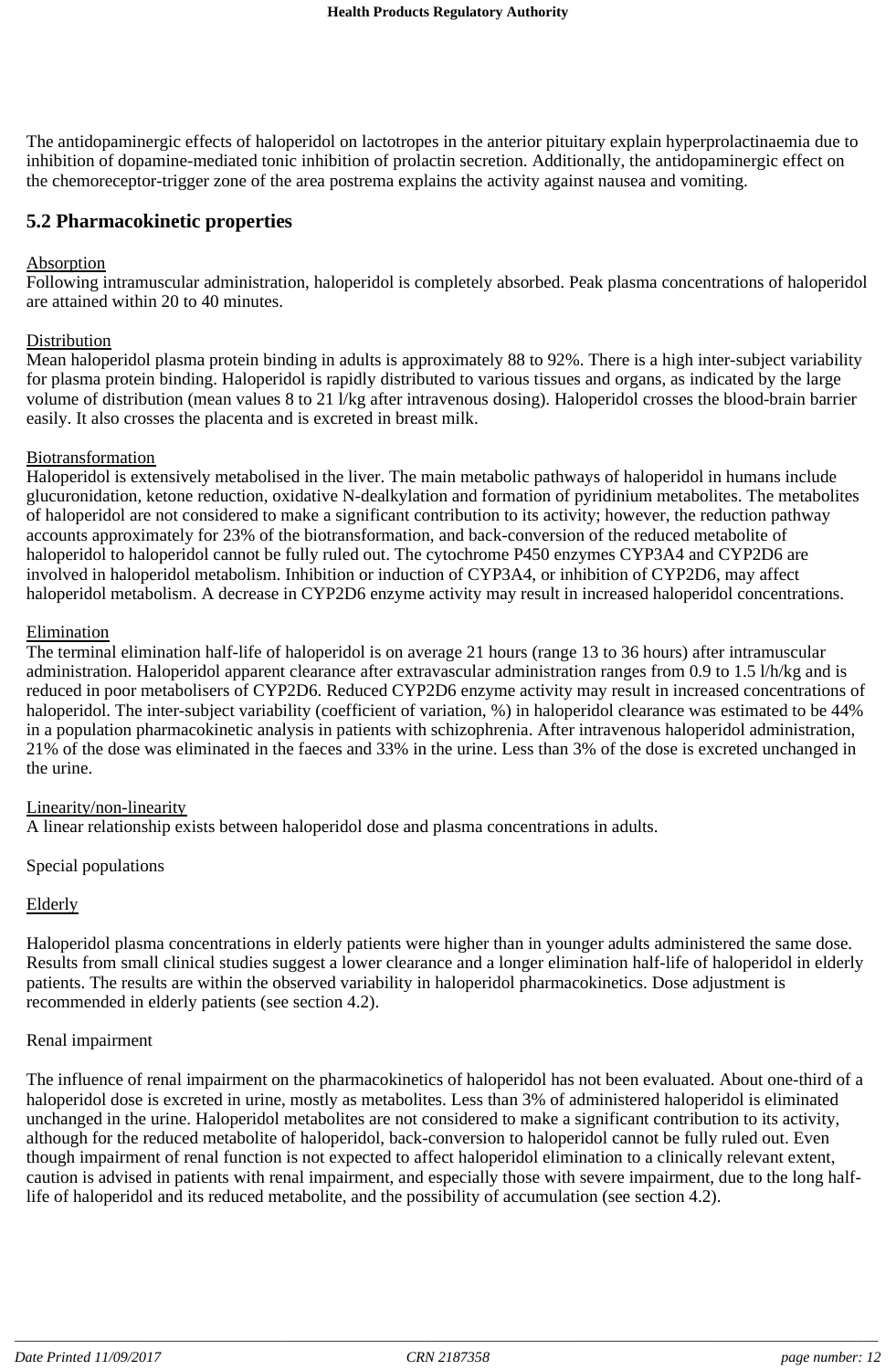Because of the high haloperidol distribution volume and its high protein binding, only very small amounts are removed by dialysis.

#### Hepatic impairment

The influence of hepatic impairment on the pharmacokinetics of haloperidol has not been evaluated. However, hepatic impairment may have significant effects on the pharmacokinetics of haloperidol because it is extensively metabolised in the liver. Therefore, half the initial dose and caution is advised in patients with hepatic impairment (see sections 4.2 and 4.4).

Pharmacokinetic/pharmacodynamics relationships

#### Therapeutic concentrations

Based on published data from multiple clinical studies, therapeutic response is obtained in most patients with acute or chronic schizophrenia at plasma concentrations of 1 to 10 ng/ml. A subset of patients may require higher concentrations as a consequence of a high inter-subject variability in haloperidol pharmacokinetics.

In patients with first-episode schizophrenia, therapeutic response may be obtained at concentrations as low as 0.6 to 3.2 ng/ml, as estimated based on measurements of  $D_2$  receptor occupancy and assuming that a  $D_2$  receptor occupancy level of 60 to 80% is most appropriate for obtaining therapeutic response and limiting extrapyramidal symptoms. On average, concentrations in this range would be obtained with doses of 1 to 4 mg daily.

Due to the high inter-subject variability in haloperidol pharmacokinetics and the concentration-effect relationship, it is recommended to adjust the individual haloperidol dose based on the patient's response, taking into account data suggesting a lag time of 5 days to reach half of the maximal therapeutic response. Measurement of haloperidol blood concentrations may be considered in individual cases.

Cardiovascular effects

The risk of QTc prolongation increases with haloperidol dose and with haloperidol plasma concentrations.

Extrapyramidal symptoms

Extrapyramidal symptoms can occur within the therapeutic range, although the frequency is usually higher with doses producing higher than therapeutic concentrations.

## **5.3 Preclinical safety data**

Non-clinical data reveal no special hazards for humans based on conventional studies of repeat dose toxicity and genotoxicity. In rodents, haloperidol administration showed a decrease in fertility, limited teratogenicity as well as embryo-toxic effects.

In a carcinogenicity study of haloperidol, dose-dependent increases in pituitary gland adenomas and mammary gland carcinomas were seen in female mice. These tumours may be caused by prolonged dopamine D2 antagonism and hyperprolactinaemia. The relevance of these tumour findings in rodents in terms of human risk is unknown.

Haloperidol has been shown to block the cardiac hERG channel in several published studies in vitro. In a number of in vivo studies, intravenous administration of haloperidol in some animal models has caused significant QTc prolongation at doses around 0.3 mg/kg, producing Cmax plasma levels at least 7 to 14 times higher than the therapeutic plasma concentrations of 1 to 10 ng/ml that were effective in the majority of patients in clinical studies. These intravenous doses, which prolonged QTc, did not cause arrhythmias. In some animal studies, higher intravenous haloperidol doses of 1 mg/kg or greater caused QTc prolongation and/or ventricular arrhythmias at Cmax plasma levels at least 38 to 137 times higher than the therapeutic plasma concentrations that were effective in the majority of patients in clinical studies.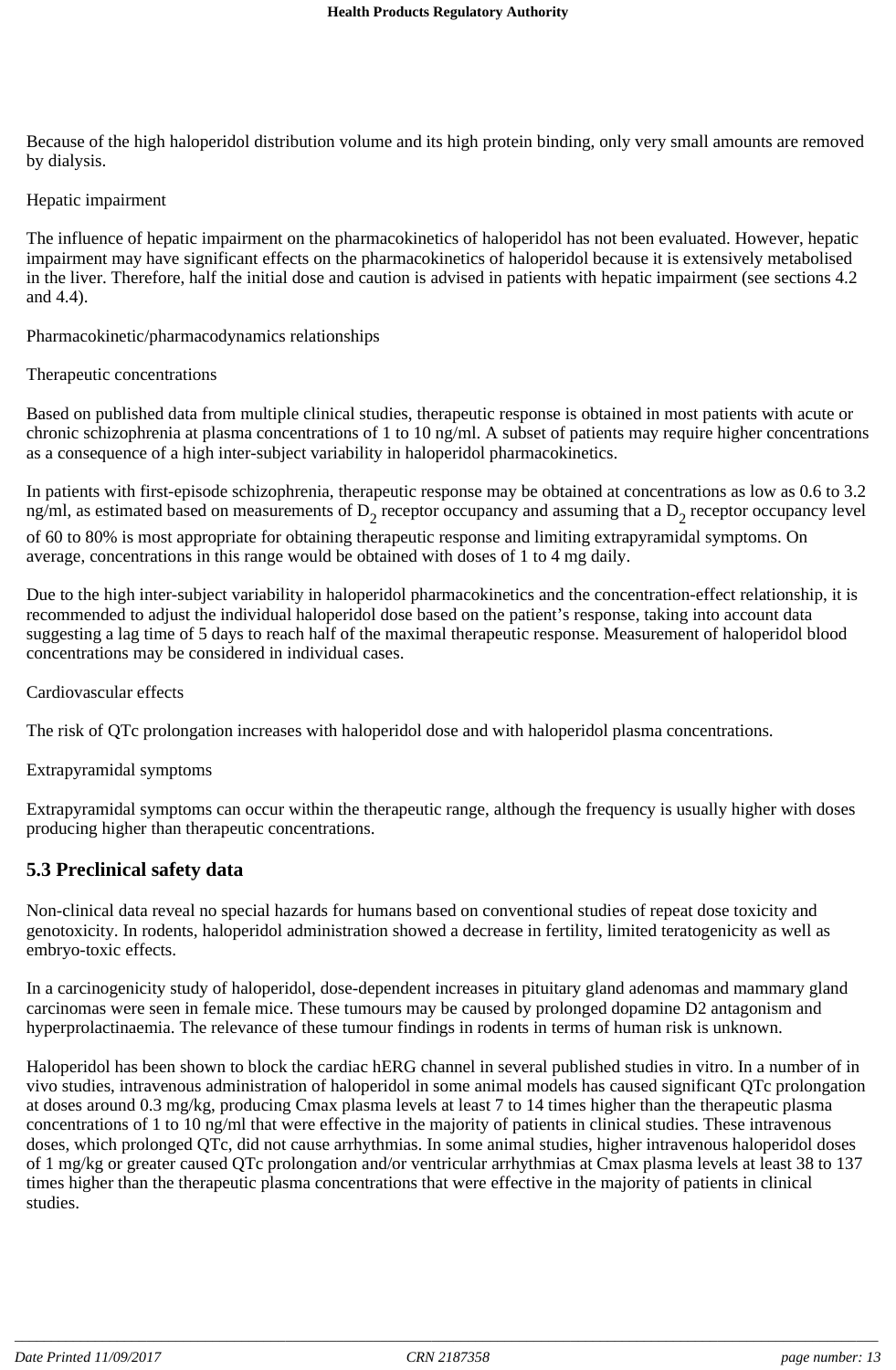## **6 PHARMACEUTICAL PARTICULARS**

## **6.1 List of excipients**

Lactic acid Sodium hydroxide (as 10% w/v solution) Water for injections

## **6.2 Incompatibilities**

In the absence of compatibility studies, this medicinal product must not be mixed with other medicinal products.

## **6.3 Shelf life**

Unopened: 3 years. The product should be used immediately after opening.

## **6.4 Special precautions for storage**

Do not store above 25°C. Store in the original carton in order to protect from light.

## **6.5 Nature and contents of container**

1 ml, clear glass one-point-cut (OPC) ampoules, glass type I Ph. Eur. borosilicate glass packed in cardboard cartons to contain 10 x 1 ml ampoules.

## **6.6 Special precautions for disposal and other handling**

For single use only.

If only part of the contents of an ampoule is used, the remaining solution should be discarded.

Do not use if the solution is cloudy, discoloured or if there are any particles present.

Any unused medicinal product or waste material should be disposed of in accordance with local requirements.

## **7 MARKETING AUTHORISATION HOLDER**

Mercury Pharmaceuticals (Ireland) Ltd. 4045 Kingswood Road Citywest Business Park Co Dublin Ireland

## **8 MARKETING AUTHORISATION NUMBER**

PA0073/101/001

## **9 DATE OF FIRST AUTHORISATION/RENEWAL OF THE AUTHORISATION**

Date of first authorisation: 12 October 1988

Date of last renewal: 12 October 2008